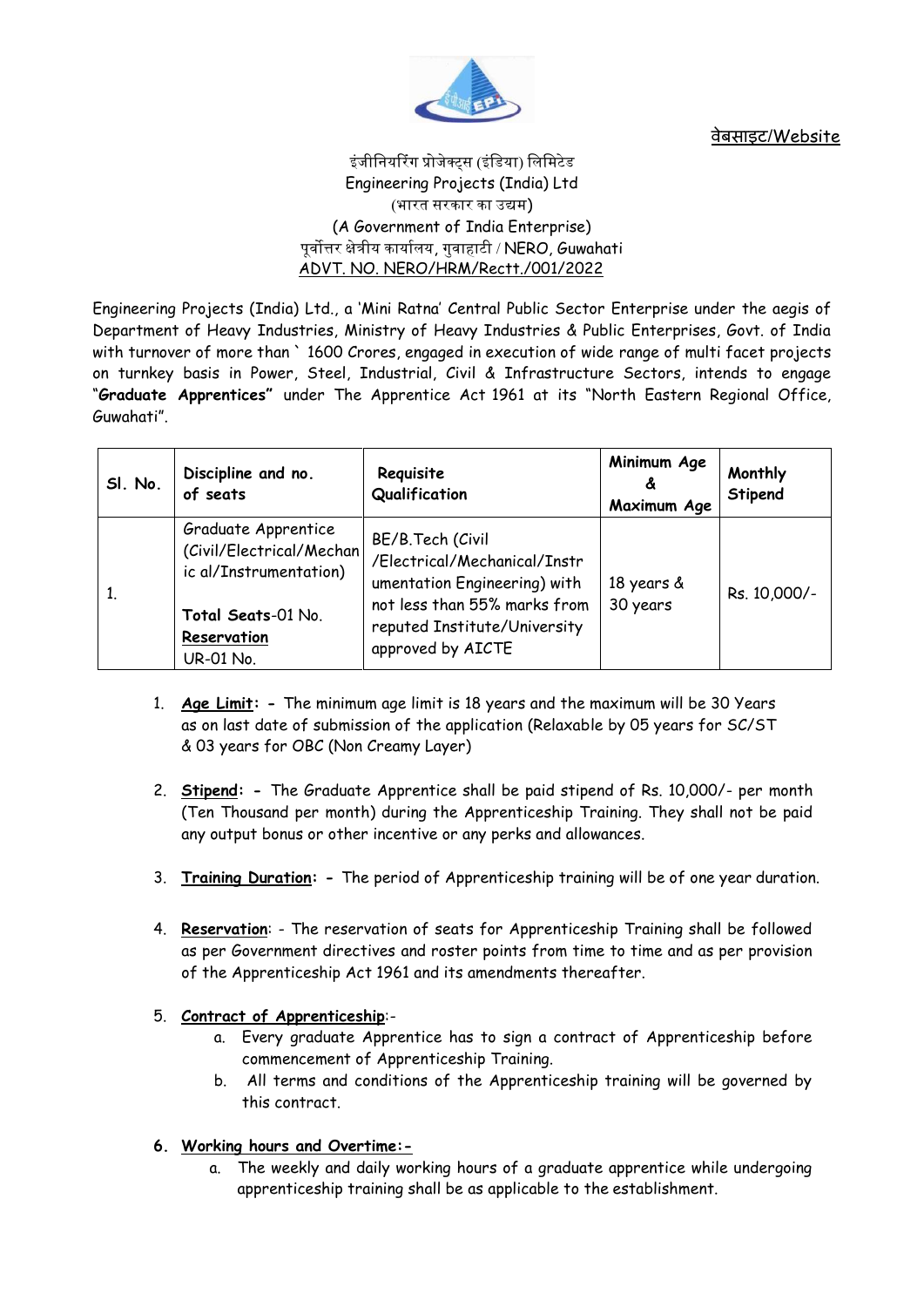- b. No graduate apprentice shall be required or allowed to work overtime
- **7.** Candidates should be eligible with respect to age criteria and educational qualification as on cutoff date. **Candidates awaiting result of minimum qualification prescribed need not apply**. **Candidates who have undergone apprentice training in any organization need not apply.**
- 8. **Employment in EPIL**: No extension of training and employment will be given after the completion of one year training by EPIL.
- 9. Candidates will have to make their own arrangements of stay.
- 10. The applicants should not have completed three years after passing out of the qualifying examination as on 01.02.2022 i.e. candidates having passed the Minimum Educational Qualification in the year 2021, 2020 and 2019 are only eligible to apply.
- 11. **Selection Criteria:** There will be no interviews. The eligible candidates will be shortlisted on the basis of merit list formed on the basis of marks secured in Minimum required Educational Qualification.
- 12. Candidate should mention percentage in the fields where percentage is required. In case CGPA/OGPA/DGPA is mentioned in mark sheets, following criteria may be applied:
	- a. In case where conversion into percentage is not provided by University/Institutes: "if university/institute do not have the provision for conversion of CGPA/OGPA/CPI/DGPA or letter grade into percentage than minimum 6 on 10 point scale will be considered as 60% on any scale different from 10 point scale. The score will be prorated accordingly.
	- b. In case where conversion into percentage is provided by university/institutes: Whenever CGPA/OGPA/CPI/DGPA or letter grade in degree is awarded; equivalent % of marks should be indicated.
- 13. Candidates should mention percentage in the fields where percentage is required. Percentage obtained in BE/ B Tech as mentioned in consolidated mark sheet issued by University/Institute after considering marks of all semesters/years will be considered. However in case consolidated mark sheet is not being issued by University/Institute, final percentage will be calculated by taking average of all semesters/years.
- 14. The shortlisted candidates will be informed through email and uploading of list on EPIL website.
- 15. The candidates shortlisted on the basis of the information provided in the Application Form shall have to produce all original testimonials/certificates at the time of verification. In case any information/claim made by the applicant in his/her application is found to be false, if he/she hides any information, the candidature of such applicant shall be cancelled and he/she shall be liable for prosecution.
- 16. Also the selected candidate will have to produce a certificate of medical fitness before joining.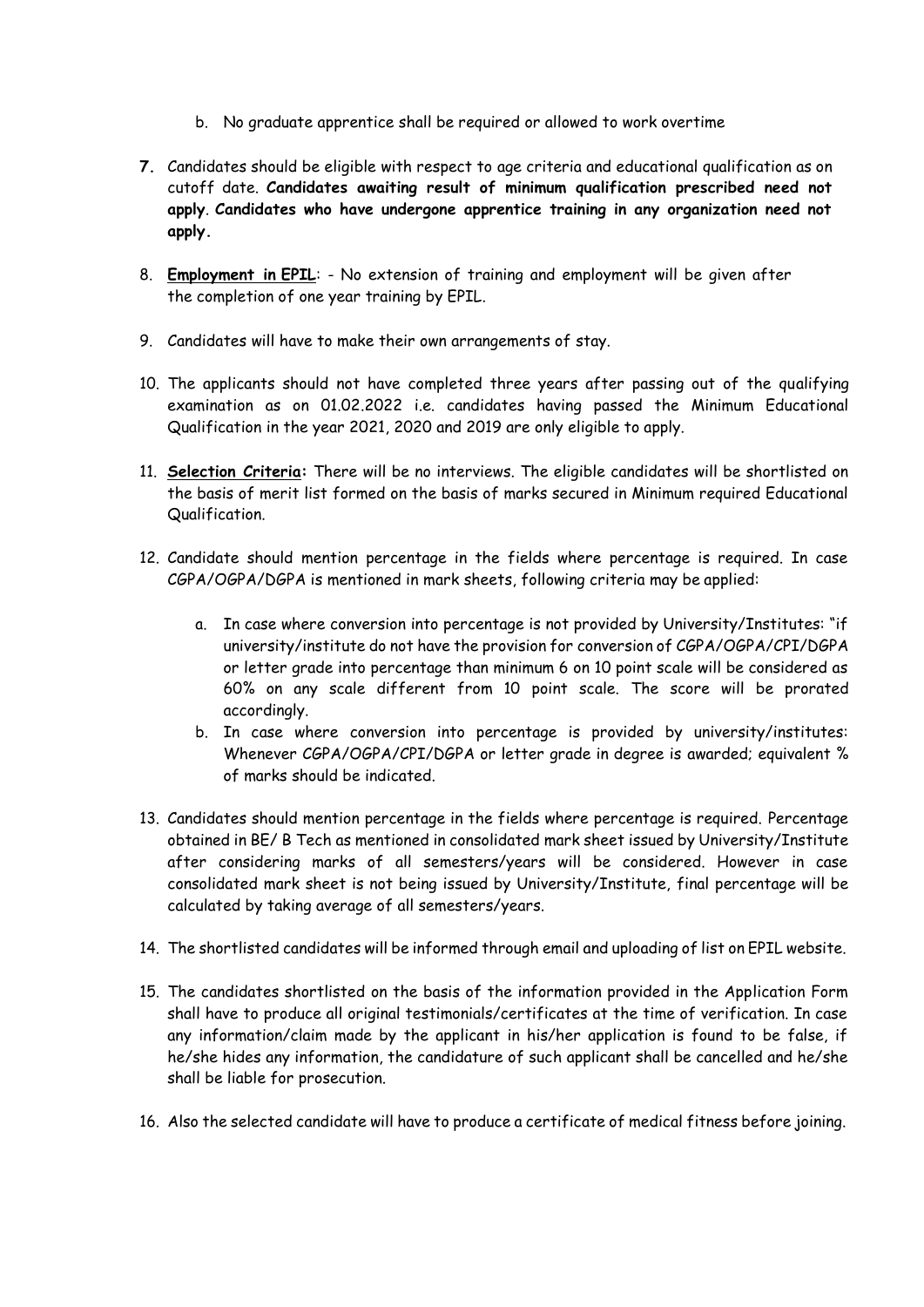## **How to apply:**

- Eligible and interested applicants are required to send their applications as per enclosed format to email id:- [shailesh.sharma@epi.gov.in](mailto:shailesh.sharma@epi.gov.in)
- No other means/mode of application will be accepted. Applications received between 1200 Hours on 09.02.2022 till 1730 hours on 28.02.2022 shall, only, be considered.
- $\triangleright$  Before submitting application, the applicants should possess valid E-mail ID, which should remain valid & active till the completion of selection process;

#### **Important Dates**:

| PARTICULARS                                   | <b>DATES</b>              |
|-----------------------------------------------|---------------------------|
| Date of Publication of Advt. on EPI's Website | 09 <sup>th</sup> Feb 2022 |
| Last Date of submission of online Application | 28 <sup>th</sup> Feb 2022 |

All eligible applicants are requested to go through the detailed advertisement carefully to clear all doubts/queries before applying. Queries, if any, are to be sent on the e-mail id [shailesh.sharma@epi.gov.in](mailto:shailesh.sharma@epi.gov.in) or Contact- 0361-2962648